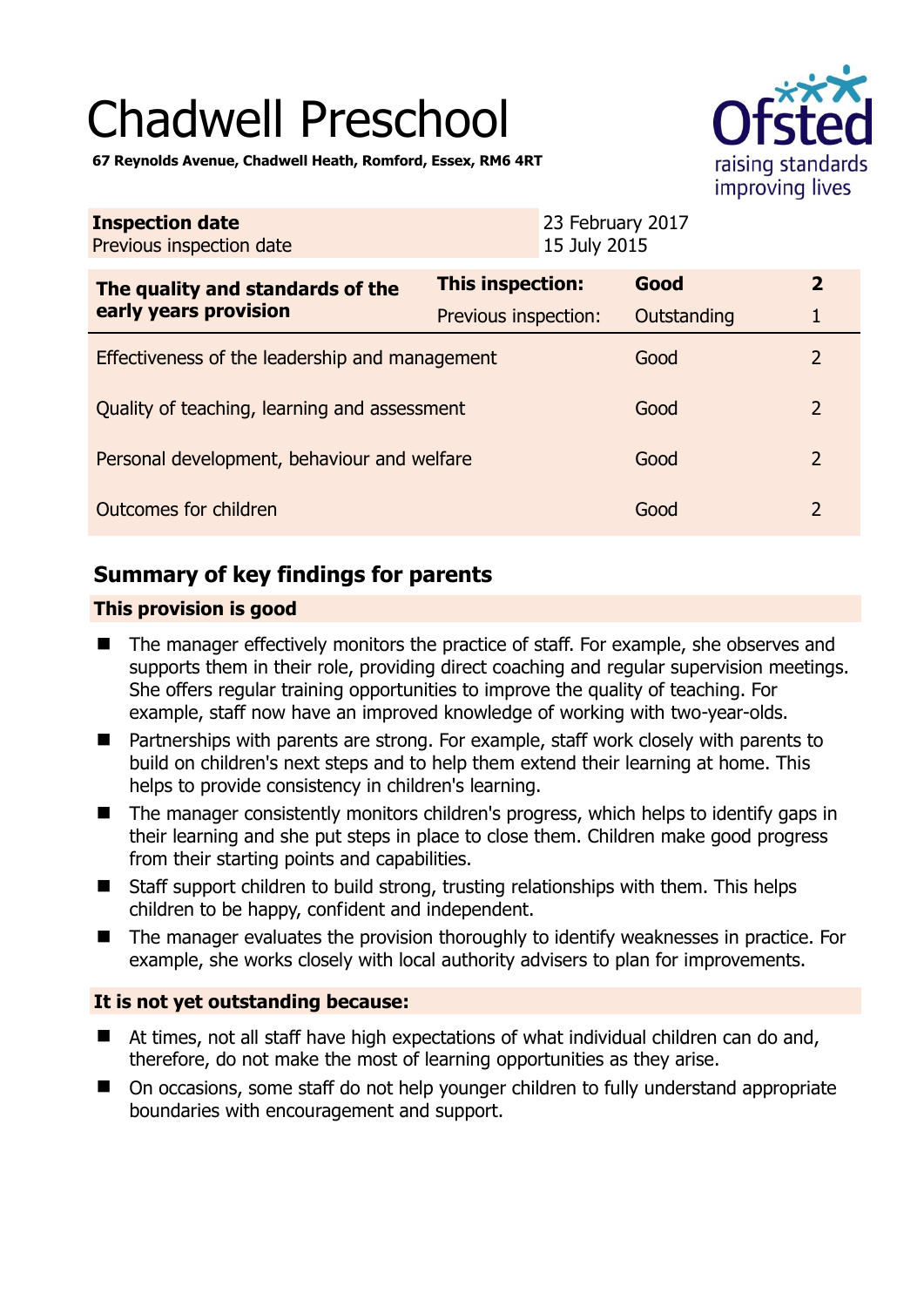# **What the setting needs to do to improve further**

## **To further improve the quality of the early years provision the provider should:**

- make sure all staff have high expectations of what individual children can do and therefore make the most of their learning opportunities as they arise
- develop further the quality of staff interaction to consistently provide opportunities for younger children to begin to understand appropriate boundaries.

## **Inspection activities**

- This inspection was carried out as part of a risk assessment process.
- The inspector observed the staff's interactions during activities indoors and outdoors and looked at a range of resources and equipment. The inspector talked with parents, the provider, staff and children at appropriate times during the inspection.
- The inspector sampled a range of documentation, including children's details, learning records, insurance and other relevant documentation.
- The inspector undertook a joint observation with the provider.
- The inspector had discussions with the provider about their policies and procedures and methods of assessing and planning for children's progress. The inspector also discussed how staff work with parents and other providers.

**Inspector**  Caroline Preston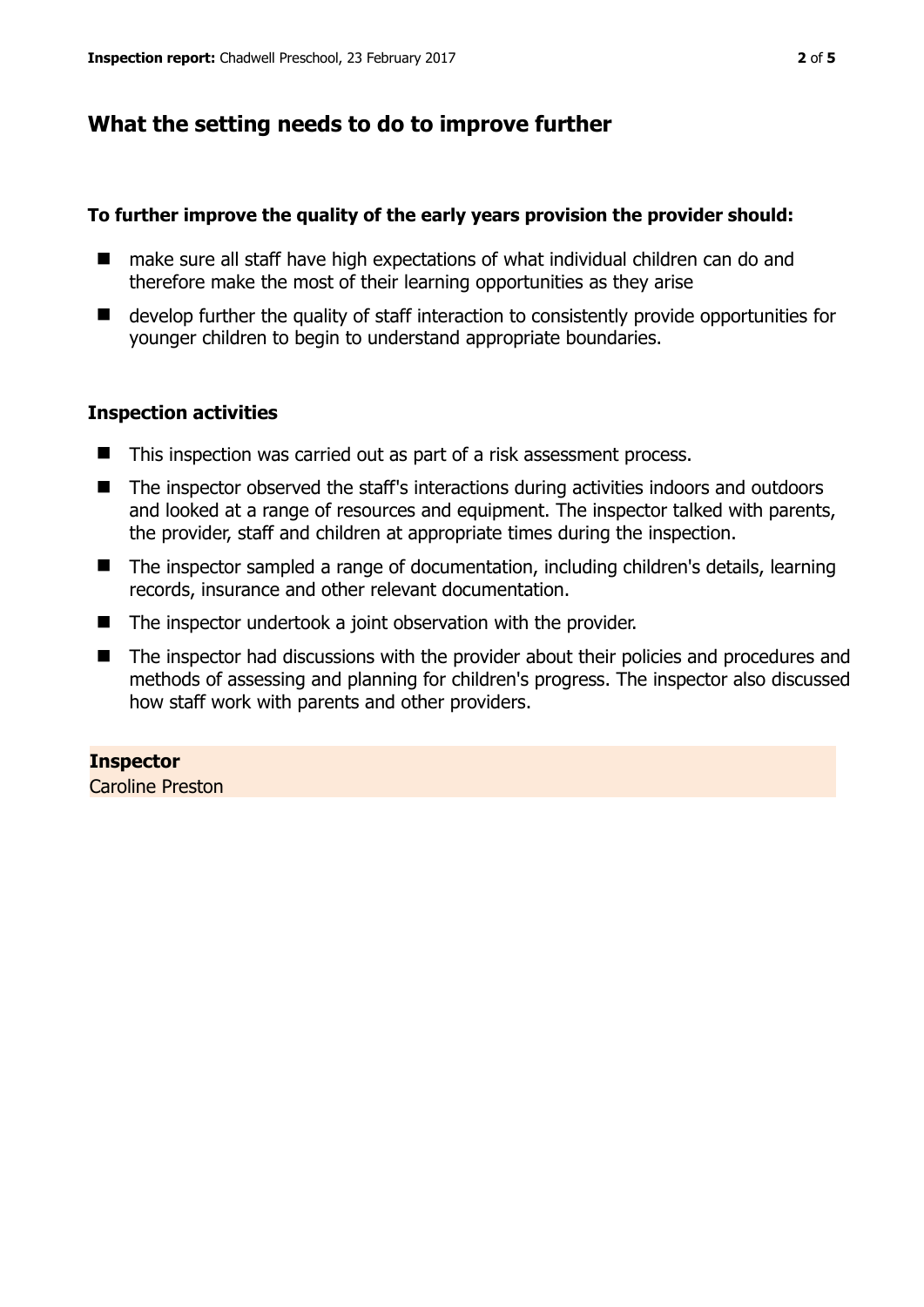## **Inspection findings**

### **Effectiveness of the leadership and management is good**

Safeguarding is effective. Staff have a good understanding of how to identify any welfare concerns about a child and report these to the relevant agencies. They carry out detailed risk assessments of the areas used by children to identify any potential hazards. They thoroughly risk assess all activities and ensure effective supervision of children to help keep them safe. Staff build strong relationships with other professionals. For example, they actively engage in working with multi-agency teams to provide additional support tailored to the needs of individual children. Additional funding for disadvantaged children is used effectively to narrow gaps in learning. For example, individual care is offered to support specific children further and children are taught by a specialist art professional.

#### **Quality of teaching, learning and assessment is good**

Staff routinely observe and assess children's development and make good use of this information to support their individual learning needs. Staff use effective questioning and prompting, and teach children new vocabulary. For example, children have lovely discussions as they talk during the cooking activity. Staff develop children's literacy skills well. For example, they read stories and encourage children's participation through the use of different props. Staff support children's understanding of different materials. For example, children explore and describe the different textures of sand, water and playdough. Staff encourage children to develop their physical skills effectively. For example, they climb and balance and enjoy walking along large wooden logs.

#### **Personal development, behaviour and welfare are good**

Staff provide children with a wealth of activities and resources both inside and outside. The setting is very well resourced, capturing children's imaginations and interests. Staff are good role models. For example, they teach children about the importance of working together, taking turns and sharing. Staff encourage children to learn about healthy lifestyles. For example, the have continuous opportunities for physical play and enjoy healthy, nutritious snacks. Staff provide a wide range of opportunities for children to learn about wider society. For example, children take part in celebrating different cultural festivals and resources. Staff teach children to take care of their hygiene needs and about safety. For example, children follow good hygiene routines and recognise hazards.

### **Outcomes for children are good**

Children are inquisitive and motivated learners who acquire the skills they need for their next stage of learning, including school. They give meanings to marks as they draw and paint. They begin to make comparisons between quantities when taking part in cooking activities. Children follow instructions and help staff during routines, such as during mealtimes and tidying up before going home.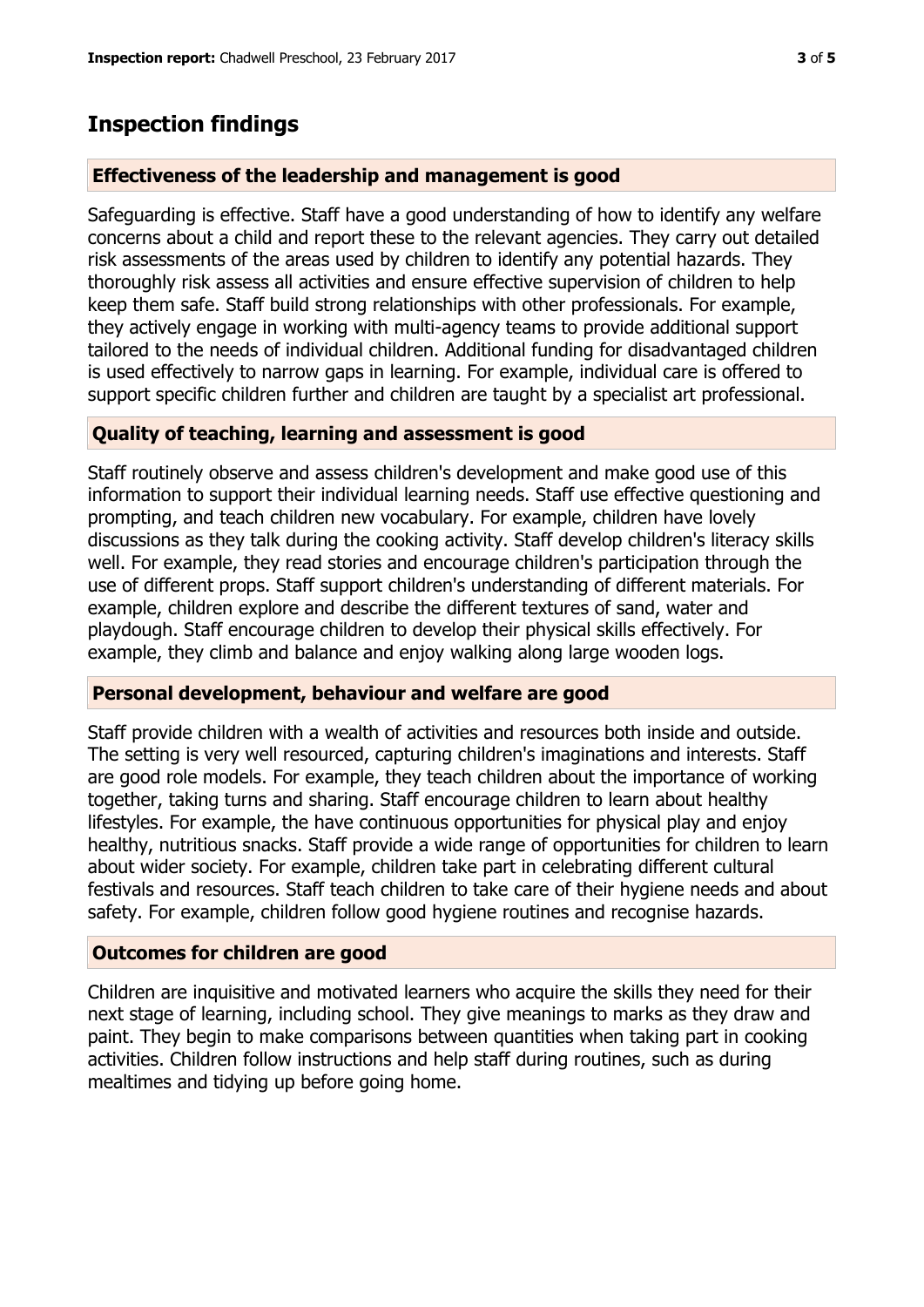# **Setting details**

| Unique reference number                             | 128455                                                                               |  |
|-----------------------------------------------------|--------------------------------------------------------------------------------------|--|
| <b>Local authority</b>                              | Redbridge                                                                            |  |
| <b>Inspection number</b>                            | 1084174                                                                              |  |
| <b>Type of provision</b>                            | Sessional provision                                                                  |  |
| Day care type                                       | Childcare - Non-Domestic                                                             |  |
| <b>Registers</b>                                    | Early Years Register, Compulsory Childcare<br>Register, Voluntary Childcare Register |  |
| Age range of children                               | $2 - 4$                                                                              |  |
| <b>Total number of places</b>                       | 30                                                                                   |  |
| Number of children on roll                          | 37                                                                                   |  |
| Name of registered person                           | <b>Chadwell Pre-School</b>                                                           |  |
| <b>Registered person unique</b><br>reference number | RP523839                                                                             |  |
| Date of previous inspection                         | 15 July 2015                                                                         |  |
| <b>Telephone number</b>                             | 020 8 220 0390                                                                       |  |

Chadwell Preschool registered in 1992. It is situated in Chadwell Heath in the London Borough of Redbridge. The pre-school is open on Monday to Friday from 9.15am until 12.15pm and from 1pm until 4pm, during term time only. There are six members of childcare staff, five of whom hold appropriate qualifications from level 3 to level 6. The pre-school receives early education funding for children aged two, three and four years.

This inspection was carried out by Ofsted under sections 49 and 50 of the Childcare Act 2006 on the quality and standards of provision that is registered on the Early Years Register. The registered person must ensure that this provision complies with the statutory framework for children's learning, development and care, known as the early years foundation stage.

Any complaints about the inspection or the report should be made following the procedures set out in the guidance 'Complaints procedure: raising concerns and making complaints about Ofsted', which is available from Ofsted's website: www.gov.uk/government/organisations/ofsted. If you would like Ofsted to send you a copy of the guidance, please telephone 0300 123 4234, or email enquiries@ofsted.gov.uk.